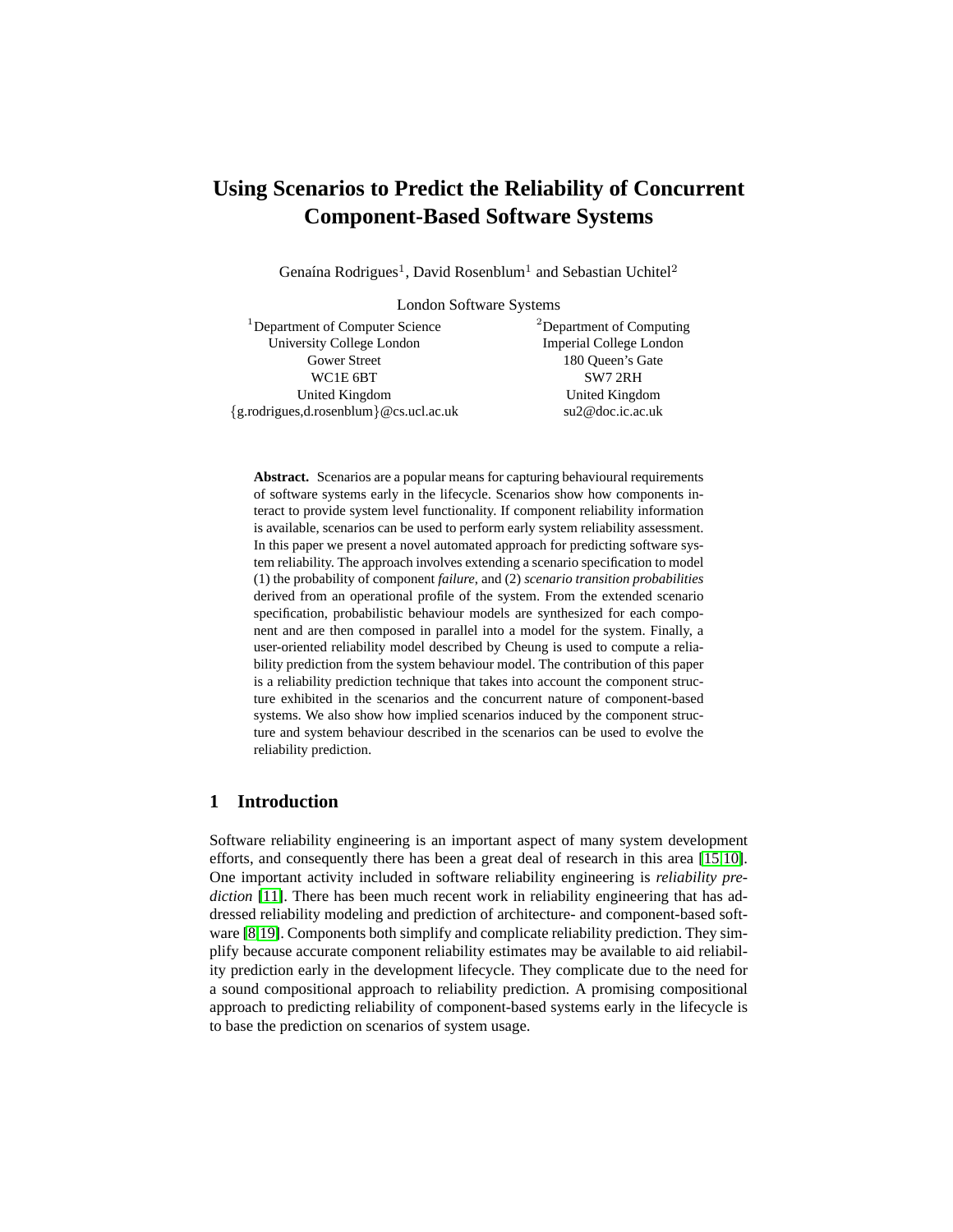Scenarios have been widely adopted as a way to capture system behavioral requirements. *Message Sequence Charts* (MSCs) [\[9\]](#page-14-5) and their UML counterpart, Sequence Diagrams (SDs) [\[16\]](#page-14-6) are widely accepted notations for scenario-based specification.

There has been some previous work on using scenarios to predict the reliability of component-based software [\[4](#page-13-0)[,27\]](#page-14-7), but they use imprecise, coarse-grained, sequential models of system architecture as the basis for prediction. In this paper, we present a novel scenario-based approach to reliability prediction in which a more precise, finegrained, concurrent system architecture model is synthesised for computing a reliability prediction. The approach starts with a set of scenarios and a high-level message sequence chart (HMSC). The HMSC is annotated with *scenario transition probabilities* derived from an operational profile of the system [\[14\]](#page-14-8), which accounts for the relative frequency with which system usage results in a transition from one scenario to another. We synthesise from the scenarios a deterministic probabilitistic behaviour model for each system component. Each component model is then extended to model the probability of component *failure*. The resulting probabilistic models are composed in parallel and used to predict the reliability of the component-based system according to Cheung's user-oriented reliability model [\[3\]](#page-13-1).

The contribution of this paper is a reliability prediction technique that takes into account the component structure exhibited in the scenarios and the concurrent nature of component-based systems. We also show how as a result of this implied scenarios can impact the result of reliability analysis.

The paper is structured as follows: In Section [2,](#page-1-0) we briefly present some background information about the different elements of our approach. In Section [3](#page-4-0) we describe in detail our scenario-based method for predicting software system reliability and an extensive illustration of our approach. In Section [4](#page-9-0) we show how implied scenarios detection can be used to improve reliability prediction for concurrent software systems. In Section [5](#page-11-0) we compare our approach to other efforts for analysing reliability of component-based software and discuss the main differences between our approach and other scenario-based reliability analysis models. Finally, in Section [6](#page-12-0) we present our conclusions and discuss several future directions for our work.

### <span id="page-1-0"></span>**2 Background**

In this section we briefly review the two main concepts on which we base our method for predicting the reliability of component-based software: scenario specifications, and Cheung's user-oriented software reliability model. Note that we adopt Szyperski's definition of component as a unit of independent development and deployment. We further view components as being large-grained system entities (as opposed to small-scale components such as GUI widgets) for which one may reasonably expect to have reliability data, which in turn can be established through reliability testing [\[6\]](#page-13-2).

## **2.1 Scenarios**

Scenario notations such as Message Sequence Charts [\[9\]](#page-14-5) are used at early stages of development to document, elicit and describe system behaviour. Scenarios are partial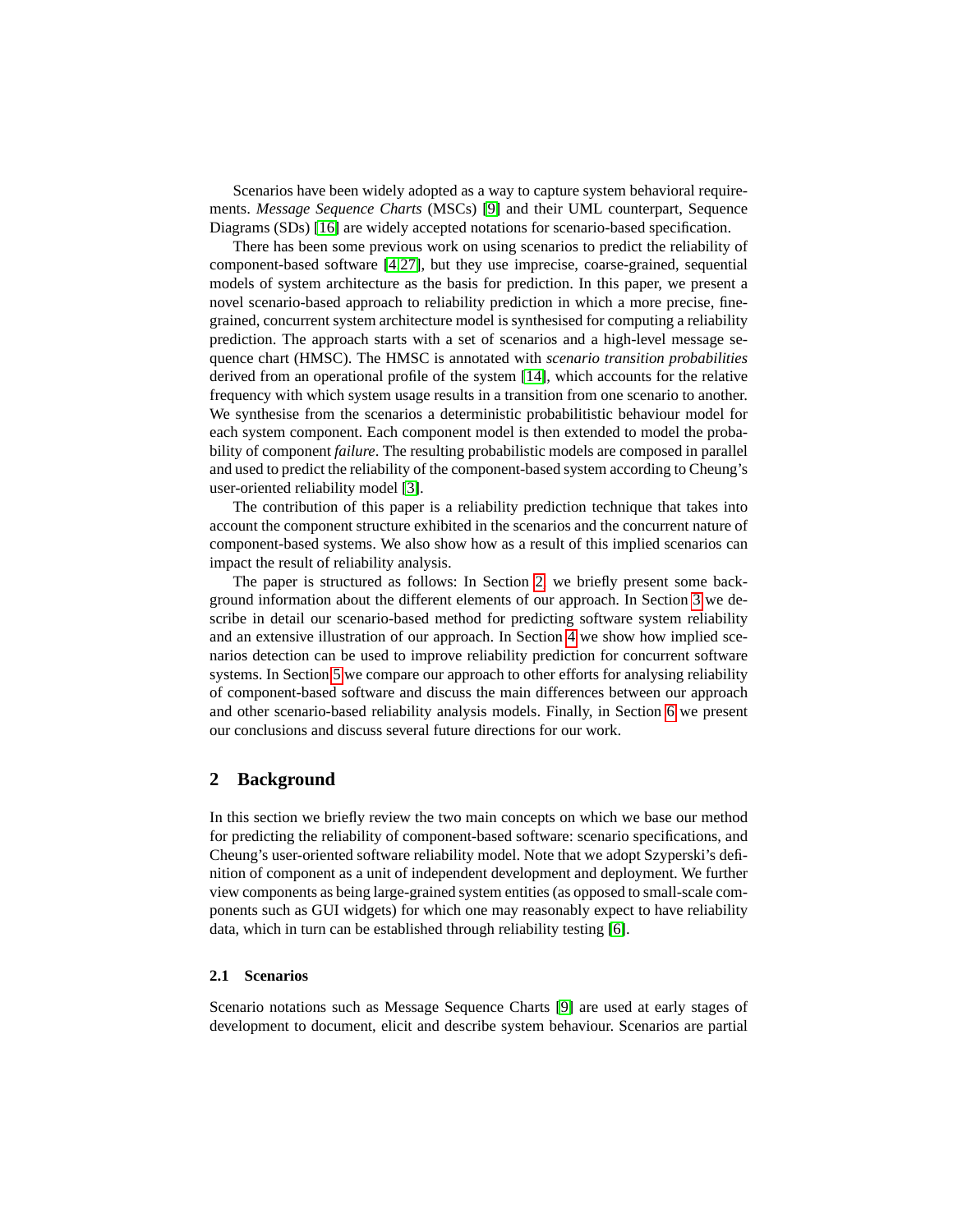descriptions of how components interact to provide system level functionality. A *scenario specification* is formed by composing multiple scenarios possibly from different stakeholders.

The underlying notion of scenario composition is that simple scenarios can be used as building blocks to describe new, more complex, scenarios. Simple sequences of behavior are described using *Basic Message Sequence Charts* (BMSCs). A BMSC is formed by vertical lines representing component time lines and horizontal arrows representing interactions between components. In this paper, we interpret each interaction as a synchronous communication between components. Because a BMSC can represent concurrent activity among the components it portrays, it denotes a partial ordering of activities, which in turn under an interleaving semantics determines a corresponding set of finite sequences of interactions.

Three fundamental constructs for combining BMSCs are *vertical composition* (where two BMSCs can be combined sequentially), *alternative composition* (defining that the system could alternatively choose one of the BMSCs to follow) and *iterative composition* (which composes a BMSC sequentially with itself). The *high-level MSC* (HMSC) is a widely adopted syntactic construct for describing scenario composition. An HMSC is a directed graph, whose nodes refer to BMSCs and whose edges indicate the acceptable ordering of the BMSCs. HMSCs allow stakeholders to reuse scenarios within a specification and to introduce sequences, loops and alternatives of BMSCs. The semantics of an HMSC is the set of sequences of interactions that follow some maximal path through the HMSC.

Throughout this paper we use a variant of the Boiler Control system example presented by Uchitel et al. [\[25\]](#page-14-9). As shown in Figure [1,](#page-3-0) the Boiler Control system consists of four components: *Sensor*, *Control*, *Database* and *Actuator*. In the top portion of the figure, we depict the HMSC specification of the Boiler, which composes five BMSCs: *Initialise*, *Register*, *Analyse*, *Terminate* and *End*, which are depicted in Figure [1,](#page-3-0) excluding the upper-left corner where the HMSC is. Note that the variables appearing in curly brackets in the figure are an extension to MSCs that we explain in Section [3.](#page-4-0)

### <span id="page-2-0"></span>**2.2 The Cheung User-Oriented Reliability Model**

In order to predict software system reliability, we need a reliability model that expresses system reliability as a function of the reliability of the components and the frequency of utilization of those components. Using Cheung's approach [\[3\]](#page-13-1), the reliability of the system can be computed as a function of both the deterministic properties of the structure of the program and the stochastic properties of the utilisation and failure of its components.

Essentially, the Cheung model is a Markov reliability model that uses a program flow graph to represent the structure of the system. Every node  $N_i$  in the flow graph of the Cheung model represents a program module and a direct branch  $(N_i, N_j)$  represents a possible transfer of control from  $N_i$  to  $N_j$ . A probability  $P_{ij}$  that transition  $(N_i, N_j)$  will happen is attached to every directed branch.  $R_i$  is the reliability of node  $N_i$ . The original transition  $(N_i, N_j)$  in the flow graph is then modified into  $R_i P i j$ , which represents the probability that the execution of module  $N_i$  produces the correct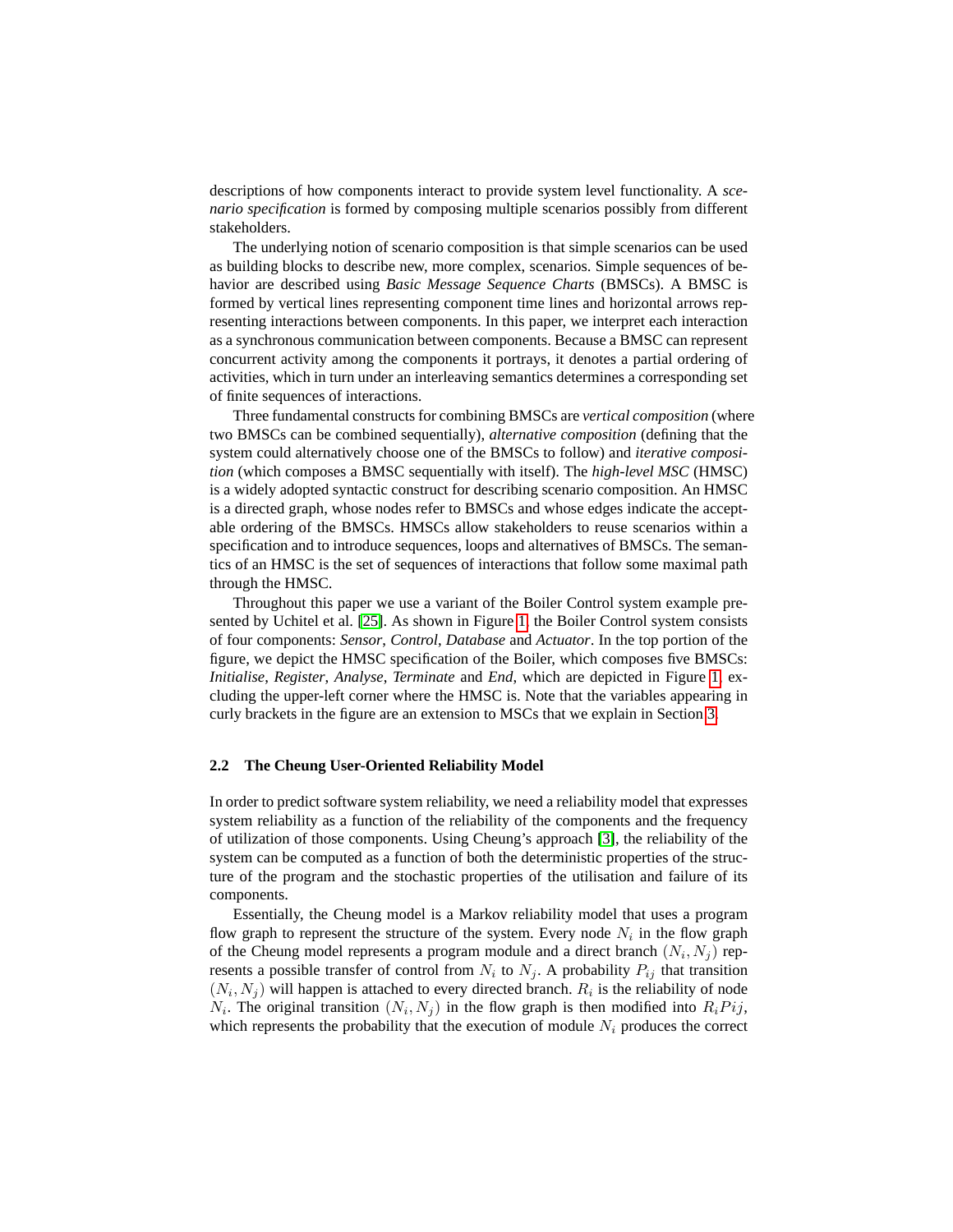

PTS <sub>InitReg</sub> = 1.0, PTS <sub>RegReg</sub> = 0.7, PTS <sub>RegAna</sub> = 0.2, PTS <sub>RegTer</sub> = 0.1, PTS <sub>AnaReg</sub> = 1.0, PTS <sub>TerEnd</sub> = 0.5, PTS <sub>TerInit</sub> = 0.5 R<sub>sensor</sub> = 0.99, R<sub>database</sub> = 0.999, R<sub>control</sub> = 0.95, R<sub>actuator</sub> = 0.99

<span id="page-3-0"></span>**Fig. 1.** The Message Sequence Chart Specification for the Boiler Control System, with Example Probability Values.

result and control is transferred to module  $N_j$ . The reliability of the program is, therefore, the probability of reaching the correct termination of the program flow graph from its initial state in the following way: Let  $N = \{C, F, N_1, N_2, ..., N_n\}$  be the states of the model, where  $N_1$  is the start state of the program control flow graph, the  $N_i$  are intermediate states,  $N_n$  is the last (non-absorbing) state reached in any successful execution of the system, and  $C$  and  $F$  are absorbing states representing the terminal states *Correct* (to which there is a transition from  $N_n$ ) and *Fault*. Let the transition matrix be  $M'$  where  $M'_{ij}$  represents the probability of transition from state i to state j:

$$
\mathbf{M}' = \begin{array}{c c c c c} & \mathbf{C} & \mathbf{F} & N_1 & N_2 & \dots & N_n \\ C & 1 & 0 & 0 & 0 & \dots & 0 \\ F_1 & 0 & 1 & 0 & 0 & \dots & 0 \\ 0 & 1 - R_1 & 0 & R_1 P_{12} & \dots & R_1 P_{1n} \\ 0 & 1 - R_2 & 0 & R_2 P_{22} & \dots & R_2 P_{2n} \\ \vdots & \vdots & \vdots & \vdots & \vdots & \vdots & \vdots \\ R_n & 1 - R_n & 0 & 0 & \dots & 0 \end{array}
$$

Let  $M$  be the matrix obtained from  $M'$  by deleting the rows and columns corresponding to the absorbing states  $C$  and  $F$ . Let  $S$  be a matrix such that:

$$
S = I + M + M^2 + M^3 + \dots = \sum_{k=0}^{\infty} M^k = (I - M)^{-1}
$$

where  $I$  is the identity matrix with same dimension of  $M$ . Cheung shows that the system reliability is  $Rel = S(1, n) \times R_n$ , which is the probability of successfully transitioning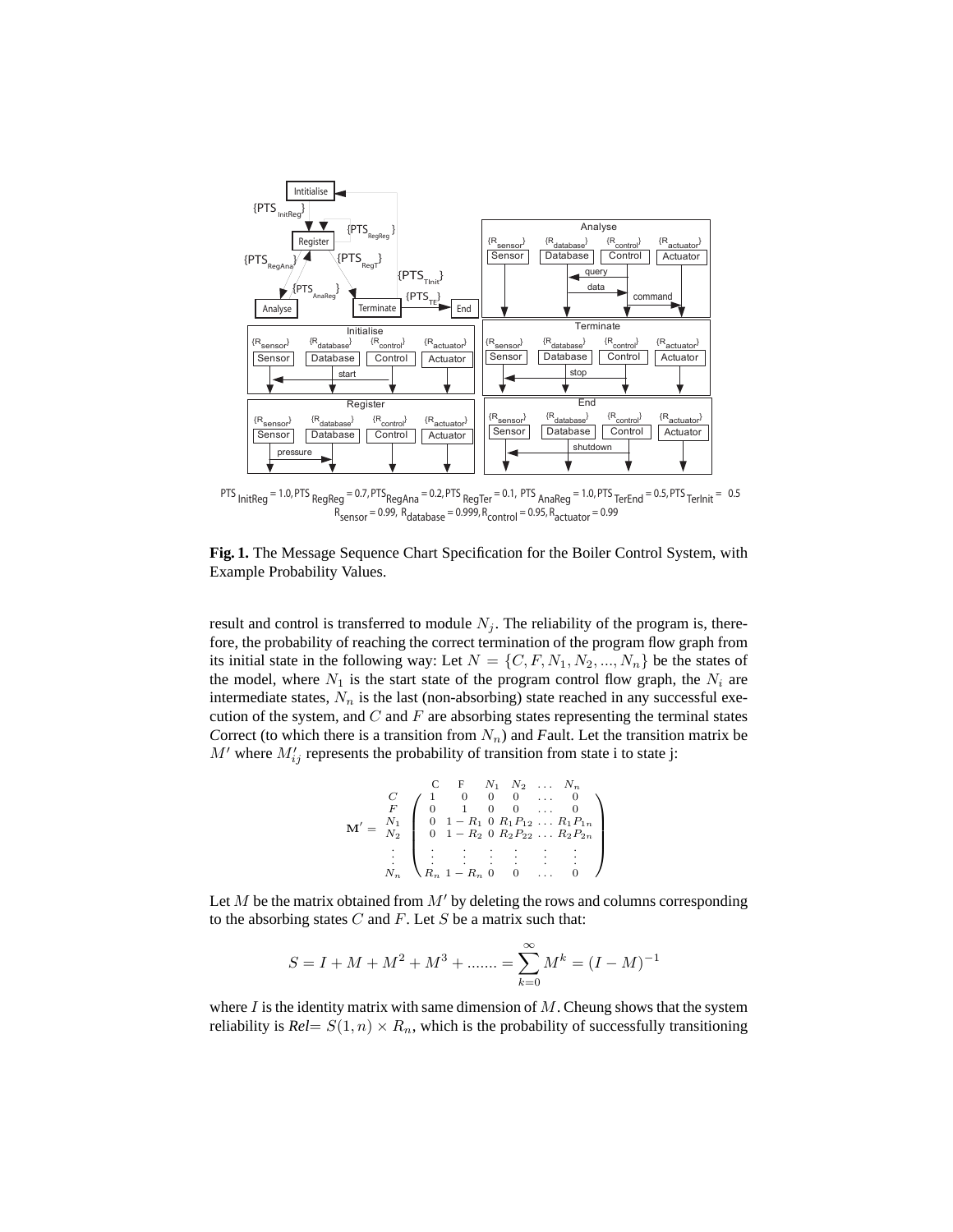from  $N_1$  to  $N_n$  in any execution times the probability of successfully reaching C from  $N_n$ . Equivalently, Cheung shows that  $S(1, n)$  can be computed as

$$
S(1, n) = (-1)^{n+1} \frac{|M|}{|I - M|}
$$
 (1)

where |M| and  $|I - M|$  represent the determinant of M and  $I - M$ , respectively. We refer the reader to Cheung [\[3\]](#page-13-1) for further details on the description and derivation of these formulae.

In the next section, we show how we weave the concepts presented in this section into a method for predicting the reliability of component-based software.

### <span id="page-4-0"></span>**3 Reliability Analysis Using Scenarios**

In this section we describe a method to predict software system reliability as a function of component reliability estimates. We annotate a scenario specification with probabilistic properties and use a probabilistic labelled transition system (LTS) synthesised from the scenario specification for the software reliability prediction. The method is depicted in Figure [2](#page-4-1) as five major steps: (1) annotation of the scenarios, (2) synthesis of the probabilistic LTS, (3) construction of the stochastic matrix, (4) system reliability prediction, and (5) implied scenario detection.



<span id="page-4-1"></span>**Fig. 2.** The Reliability Prediction Method.

Four key assumptions underlie our method:

- This is a traditional assumption that simplifies in work on reliability analysis and it 1. The transfer of control between components has the Markov property, meaning that the transition from one execution state to another is dependent only on the source state and its available transitions and not on the past history of state transitions. greatly simplifies the computation of reliability estimates.
- computation of reliability estimates. 2. Failures are independent across transitions. Again, this assumption simplifies the
- 3. A message from component  $C$  to component  $C'$  represents an invocation by  $C$ thus the reliability of  $C'$ ,  $R_{C'}$ . Additionally, the execution time of the invocation is assumed to be so short as not to be a factor in the component's reliability. In of a service offered by  $C'$ . The reliability with which this service is performed is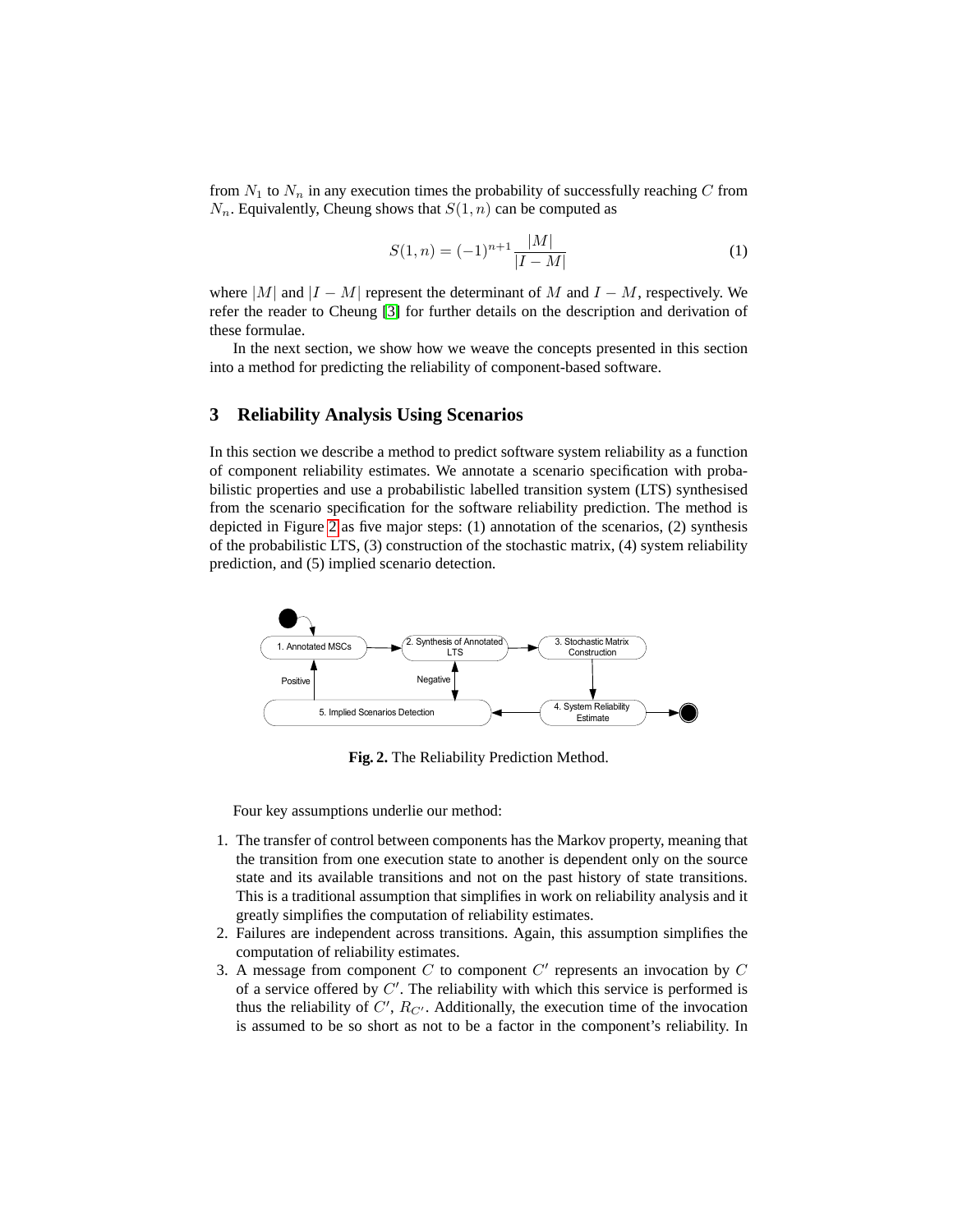other words,  $R_{C}$  is the probability of successful completion of an invocation of any service offered by  $C'$ , irrespective of the execution time of the service. This assumption is simply a modeling choice that is made without loss of generality. For instance, we could just as easily accommodate method-level reliabilities, and/or communication reliabilities (as is done, for instance, in Yacoub et.al [\[27\]](#page-14-7))

4. There is only one initial and one final scenario for the system in the HMSC. Multiple initial and final scenarios can be combined by introducing a *super-initial* and a *super-final* scenario, analogously to the *super-initial state* and *super-final state* proposed by Wang et al. [\[26\]](#page-14-10).

### **3.1 The Annotated Scenarios**

In the first step, we annotate the scenarios ( i.e., the HMSC and BMSCs) with two kinds of probabilities, *the probability of transitions between scenarios*  $PTS_{ij}$  and *the reliability of the components*  $R_C$ .

The transition probability  $PTS_{ij}$  is the probability that execution control transfers directly from scenario  $S_i$  to scenario  $S_j$ . This information would be normally derived from an operational profile for the system [\[14\]](#page-14-8). Thus, from scenario  $S_i$ , the sum of the probabilities  $PTS_{ij}$  for all successor scenarios  $S_j$  is equal to one. As the  $PTS_{ij}$  relates to the transition between scenarios, these probabilities are annotated on the corresponding edges of the HMSC, as shown on the HMSC of Figure [1.](#page-3-0)

The component reliabilities  $R_C$  are annotated on the BMSCs, as also shown in Figure [1.](#page-3-0) Without loss of generality, this paper uses coarse-grained, single values for the overall component reliabilities; in general, we could associate reliabilities with individual messages and/or segments of component timelines.

For the purposes of illustrating our method on the Boiler example, we use the values depicted in Figure [1](#page-3-0) for the  $PTS_{ij}$ . The values for the  $PTS_{ij}$  are based on the assumption that the system executes the scenario *Register* (which causes sensor readings to be entered into the database) far more frequently than the scenarios *Analyse* and *Terminate*, and that when it does execute *Terminate* there is an equal probability of reinitialising and shutting down.

The values on Figure [1](#page-3-0) for the reliability of the components reflect the assumption that the *Database* is a highly reliable commercial software product, that the *Sensor* and *Actuator* are components whose hardware interface to the sensed/actuated phenomena will eventually fail, and that *Control* is a complex software subsystem that still contains latent faults.

#### **3.2 Synthesis of the Probabilistic LTS**

The second step of our method is to synthesise a probabilistic LTS from the annotated scenario specification. This step is an extension of the synthesis approach of Uchitel et al. [\[24\]](#page-14-11), which consists of the following steps:

1. For each component  $C_i$  and each BMSC  $S_i$ , a *labelled transition system* (LTS)  $C_i S_j$  is constructed by projecting the local behaviour of  $C_i$  within  $S_j$ . In particular, each message with an action a that  $C_i$  sends or receives in  $S_j$  is synthesised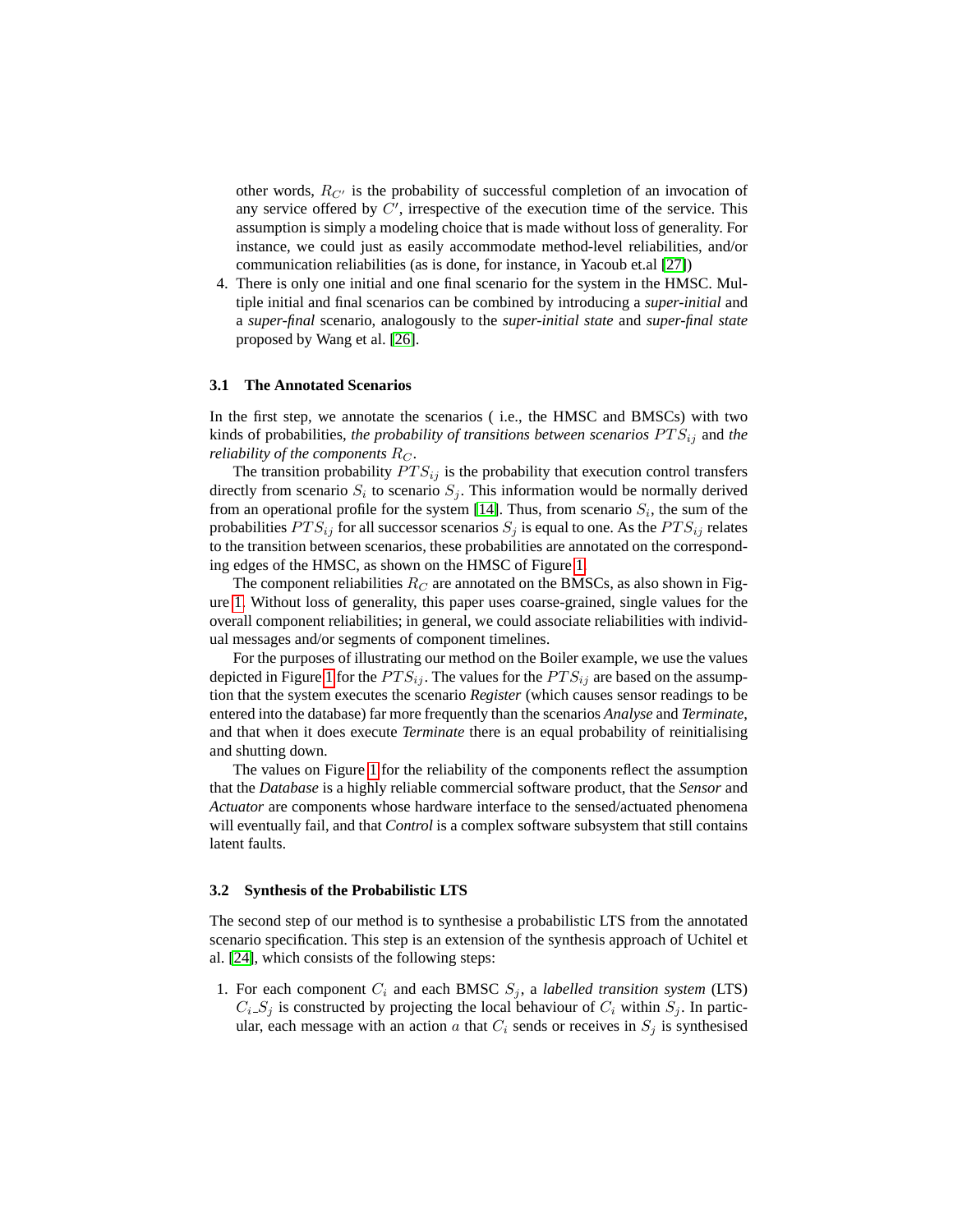as a transition with action a in  $C_i S_j$ , and the sequence of transitions in  $C_i S_j$ corresponds with the sequence of messages sent or received by  $C_i$  in  $S_j$ .

- 2. For each component  $C_i$ , the set of LTSs constructed for  $C_i$  in step 1 are composed into a *component LTS* for  $C_i$  according to the structure of the HMSC, with hidden transitions ( $\tau$  actions) linking the final state of  $C_i$ ,  $S_j$  to the start state of  $C_i$ ,  $S_{j'}$ whenever there is a transition from  $S_j$  to  $S_{j'}$  in the HMSC. The resulting LTS includes a new start state corresponding to the start state of the HMSC.
- 3. Each component LTS constructed in step 2 is reduced to a trace-equivalent deterministic, minimal LTS. This is consistent with the delayed choice semantics of the ITU MSC standard [\[9\]](#page-14-5).
- 4. The architecture model for the system is taken as the parallel composition of the minimised component LTSs constructed in step 3.

Our extension of this approach exploits recent probabilistic extensions to the LTS formalism [\[2\]](#page-13-3) and involves enhancements to each step listed above. The enhancements have the effect of mapping the probability annotations of the scenario specification into probability weights for transitions in the synthesised architecture model. In step 1, for each transition in a  $C_i$ - $S_j$  representing the invocation of a service offered by  $C_i$ , an additional transition from the same source state is added with the target state being the global ERROR state. The resulting pair of transitions forms a probabilistic choice, with the former transition having probability  $R_{C_i}$  and the latter transition having probability  $1 - R_{C_i}$ .

In step 2, the scenario transition probabilities  $PTS_{ij}$  are mapped to probability weights on the hidden transitions linking the  $C_i S_j$ . Figure [3](#page-6-0) illustrates the LTS of component *Control* that would be synthesised as a result of applying steps 1 and 2 of our synthesis method. Each shaded area contains an LTS synthesised in step 1 from



<span id="page-6-0"></span>**Fig. 3.** Probabilistic LTS Synthesised for Component *Control*.

a BMSC of Figure [1](#page-3-0) and thus models the behaviour of *Control* within that BMSC. The transitions linking these different LTS are synthesised in step 2 and correspond to the transitions between BMSCs defined in the HMSC of Figure [1.](#page-3-0) Note that the probability weights on the  $\tau$  transitions are the same as the corresponding transitions in the HMSC of Figure [1.](#page-3-0) Note also that because *data* is a message received by *Control* in scenario *Analyse*, it is synthesised as two transitions, the "successful" transition being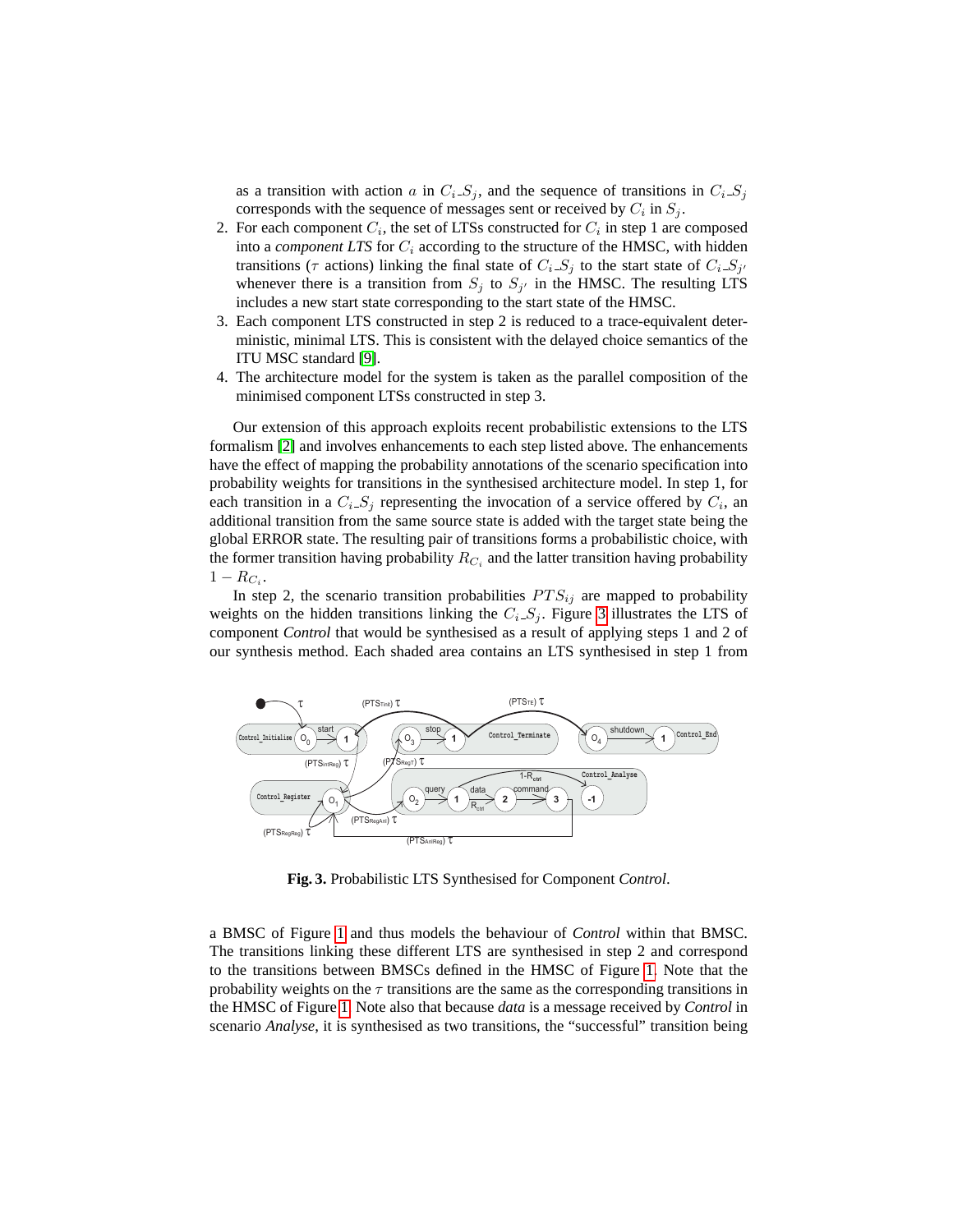weighted with probability  $R_{ctrl}$  and the transition to the ERROR state (labelled  $-1$ in the figure) being weighted with probability  $1 - R_{ctrl}$ . This action only applies to transitions labelled with *data* as it is an application of assumption three we explained earlier in this section. Note that the final state of the model is state 1 in the top right part of the figure.

Continuing with our extensions, in step 3, the probability weights must be handled correctly in the process of reducing each component LTS to its deterministic, minimal form. Intuitively, the elimination of a  $\tau$  transition results in the merging of the transition's target state with its source state, with the outgoing transitions of the target state becoming outgoing transitions of the source state. Since there may be multiple  $\tau$  transitions from the original source state (each with probability weight less than one), the probability weight of an eliminated  $\tau$  transition must be "pushed" to the newly accumulated outgoing transitions, with the new weight on each such outgoing transition equal to its old weight times the weight on the eliminated  $\tau$  transition. In the presence of  $\tau$ self-loops (such as the  $\tau$  self-loop on state 0 of *Control Register* in Figure [4\)](#page-7-0), it can be shown that such transitions can be eliminated entirely without any of the above merging or pushing of its weight. At the end of the elimination of outgoing  $\tau$  transitions from a state, the weights on the outgoing transitions of the resulting state may not sum to one, in which case the weights must be normalised so that they do sum to one.

Using the example parameters presented previously in Figure [1,](#page-3-0) the resulting minimised LTS for component *Control* is depicted in Figure [4.](#page-7-0)



<span id="page-7-0"></span>**Fig. 4.** Minimised Component LTS for Component *Control*.

Finally, in step 4, the system architecture model is constructed as the parallel composition of the LTSs synthesized for each component. The probability weights of the composed LTS are computed according to the notion of *generative parallel composition* defined by D'Argenio et al. [\[5\]](#page-13-4). At the end of this step, it follows that for each node of the synthesized architecture model,  $\sum_{n=1}^{\infty}$  $\sum_{j=1} P A_{ij} = 1$ , where *n* is the number of states in the LTS architecture model and  $PA_{ij}$  is the probability of transition between state  $S_i$ and  $S_j$  of the composed LTS. Otherwise,  $PA_{ij} = 0$  if the transition  $(S_i, S_j)$  does not exist.

The architecture model for the Boiler Control system resulting from the application of all four steps of our extended synthesis method is depicted in Figure [5.](#page-8-0) For the sake of readability, we present the model in textual form as a specification expressed in FSP (Finite State Processes), the modelling notation of the LTSA tool (Labelled Transition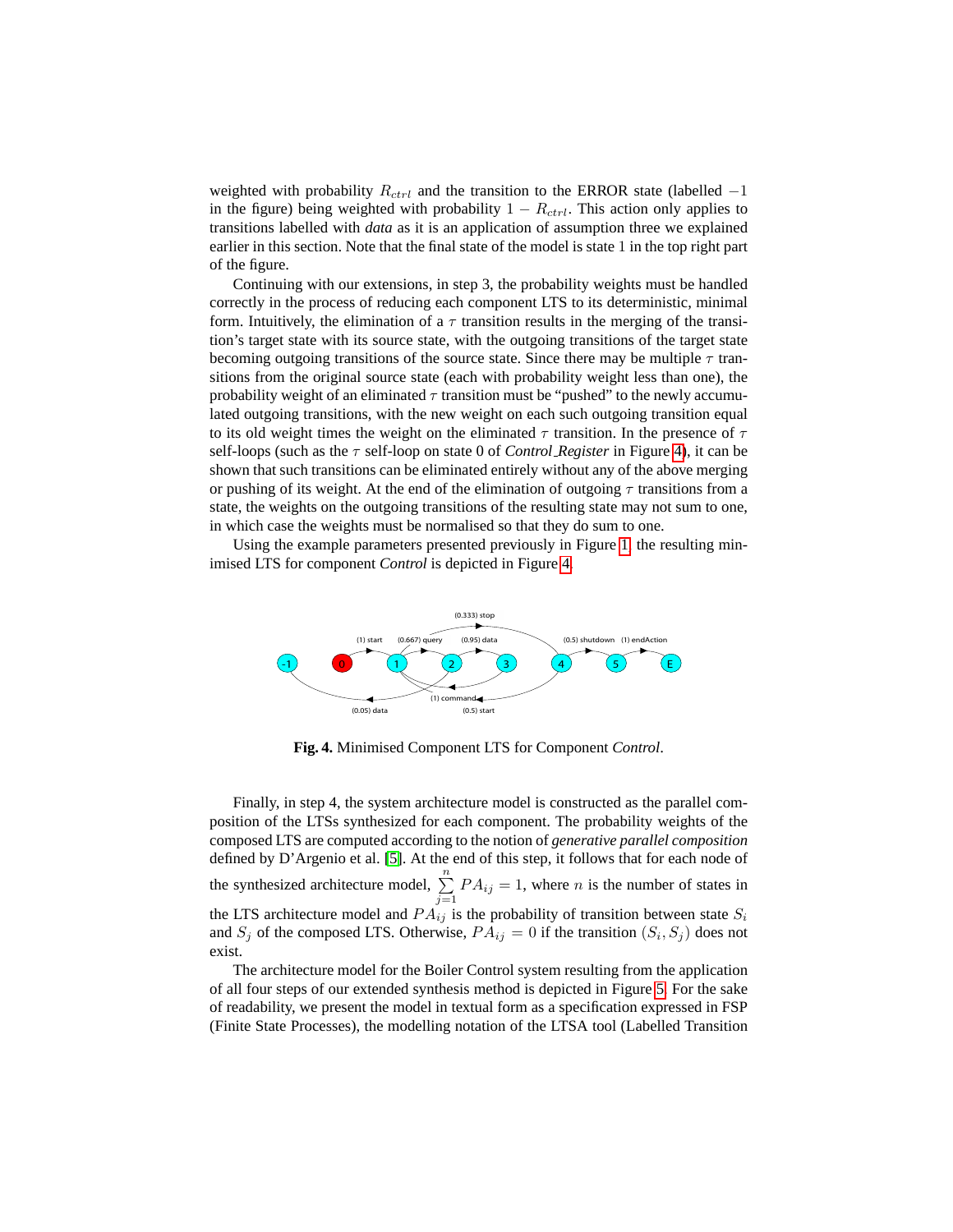System Analyser) [\[23\]](#page-14-12). FSP serves both as a modelling notation for end users, and as an intermediate form used in the automated synthesis of LTS models. As shown in the figure, a side-effect of the synthesis is the use of the auxiliary action *endAction* as the final action in a terminating path through the LTS.

```
ArchitectureModel = Q0,<br>Q0 = (0.01) contro
      Q0 = ( (0.01) control.sensor.start -> ERROR
           | (0.99) control.sensor.start -> Q1),
Q1 = ( (0.001) sensor.database.pressure -> ERROR
         | (0.999) sensor.database.pressure -> Q2),
Q2 = ( (0.001) sensor.database.pressure -> ERROR
           | (0.809) sensor.database.pressure -> Q2
         | (0.152) control.database.query -> Q3
      | (0.038) control.sensor.stop -> Q10),
Q3 = ( (0.05) database.control.data -> ERROR
      | (0.95) database.control.data -> Q4),
Q4 = ( (0.005) control.actuator.command -> ERROR
         | (0.521) control.actuator.command -> Q5
      | (0.474) sensor.database.pressure -> Q9),
Q5 = ( (0.964) sensor.database.pressure -> Q2
| (0.036) control.sensor.stop -> Q6),
Q6 = ( (0.005) control.sensor.start -> ERROR
           | (0.005) control.sensor.shutdown -> ERROR
           | (0.495) control.sensor.start -> Q1
           | (0.495) control.sensor.shutdown -> Q7),
Q7 = (1.0) endAction -> Q8,<br>Q8 = STOP.
\begin{array}{rcl} \n\sqrt{28} & = & \text{STOP}, \\ \n09 & = & (0, 0) \n\end{array}Q9 = ( (0.006) control.actuator.command -> ERROR
           | (0.616) control.actuator.command -> Q2
      | (0.378) sensor.database.pressure -> Q9),
Q10 = ( (0.005) control.sensor.start -> ERROR
           | (0.005) control.sensor.shutdown -> ERROR
           | (0.495) control.sensor.shutdown -> Q7
      | (0.495) control.sensor.start -> Q11),
Q11 = ( (0.855) sensor.database.pressure -> Q2
      | (0.145) control.database.query -> Q12),
Q12 = ( (0.05) database.control.data -> ERROR
           | (0.95) database.control.data -> Q13),
Q13 = ( (0.005) control.actuator.command -> ERROR
           | (0.471) control.actuator.command -> Q1
         | (0.524) sensor.database.pressure -> Q9).
```
<span id="page-8-0"></span>**Fig. 5.** The FSP of the Architecture Model.

#### **3.3 Computing the Reliability Prediction**

In this final step of our prediction method, the architecture model synthesised in the previous step is interpreted as a Markov model, and we apply the method of Cheung to compute the reliability prediction. In particular, the transition probability weights of the architecture model are mapped into a square transition matrix  $M'$  whose row entries sum to one. This is used as the matrix  $M'$  described in Section [2.2,](#page-2-0) with  $N =$  ${E, -1, 0, 1, ..., n-1}$  the set of states in the synthesised LTS, E the terminal state of correct execution (corresponding to state C described in Section [2.2\)](#page-2-0),  $-1$  the terminal fault state (state F of Section [2.2\)](#page-2-0), and  $n-1$  the state from which a transition to state  $E$  is made upon action *endAction* (state  $N_n$  of Section [2.2\)](#page-2-0). Note that the numeric state labels produced by LTSA may need to be renumbered so that the state leading to state  $E$  is the highest numbered state, as required by Cheung's model.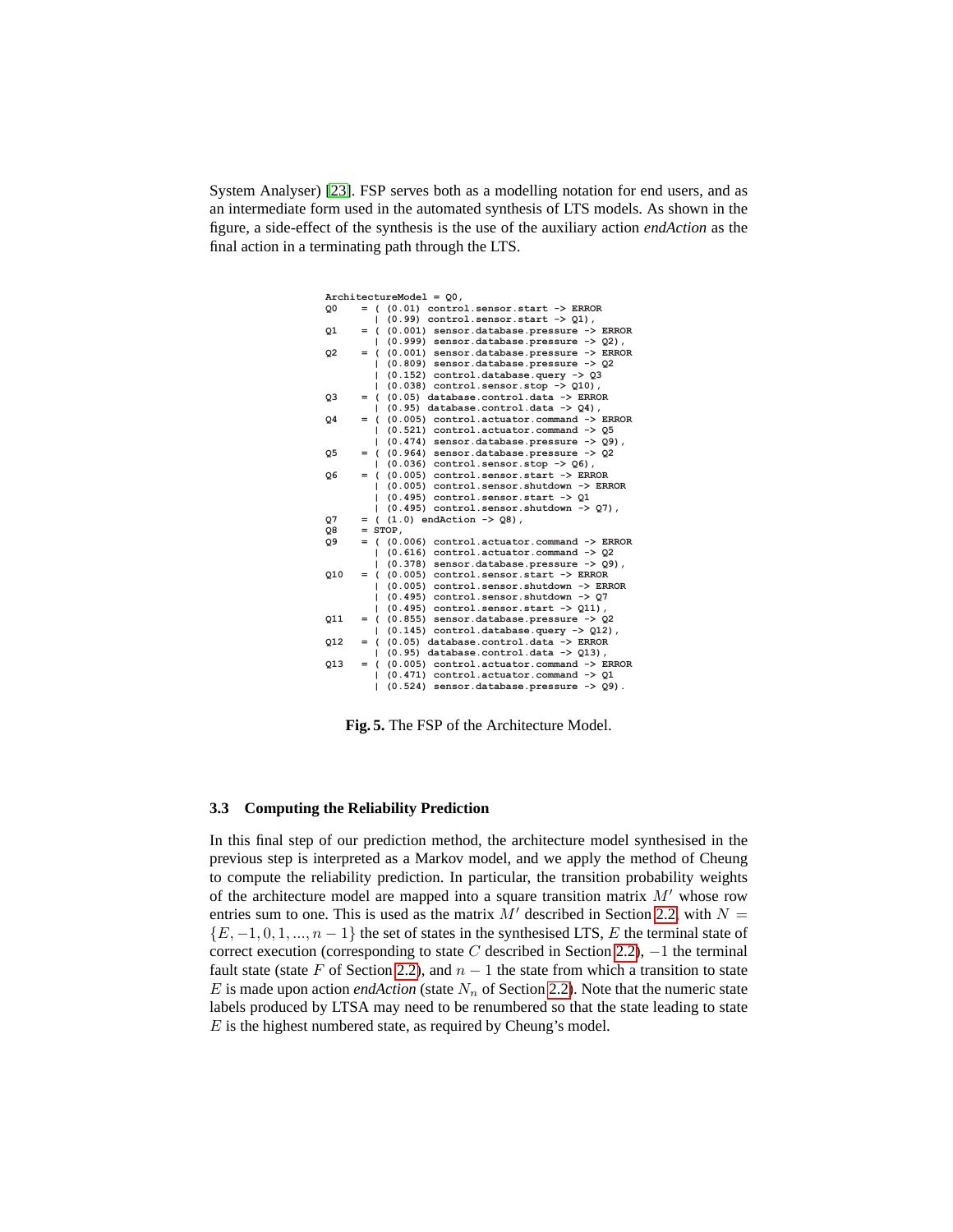In Figure [6](#page-9-1) we depict the transition matrix derived from the synthesised architecture model presented in Figure [5;](#page-8-0) note that this is actually the reduced matrix  $M$ , with the rows and columns for states  $E$  and  $-1$  eliminated as in Section [2.2.](#page-2-0) Additionally, we point out for the fact that the rows in the sparse matrix in Figure [6](#page-9-1) will sum to one if we add the transitions to the *ERROR* state. Applying the Cheung model to that matrix, we compute the reliability prediction for the Boiler Control system as  $Rel = 0.649$  = 64.9%.

|   | (0.99)   | 0        |             | 0        |            |          |       | $\Omega$ | $\Omega$ |          |                   |        |          |
|---|----------|----------|-------------|----------|------------|----------|-------|----------|----------|----------|-------------------|--------|----------|
|   | 0        | 0.999    | $\Omega$    | 0        | 0          |          |       |          | 0        |          |                   |        |          |
|   | $\Omega$ |          | 0.809 0.152 | $\Omega$ |            |          |       | 0        | 0        | 0.038    | 0                 | 0      | $\theta$ |
|   |          | 0        | 0           | 0.95     |            |          |       |          |          |          |                   |        |          |
|   | 0        |          | O           | 0        | 0.521      | $\Omega$ | 0     | 0        | 0.474    | 0        |                   |        | 0        |
| 0 | $\Omega$ | 0.964    | 0           | $\Omega$ | 0          | 0.036    | 0     | 0        | 0        |          |                   |        | 0        |
|   | 0 0.495  | $\Omega$ |             |          |            |          |       |          |          |          | 0                 | 0.4950 |          |
|   | $\theta$ | O        |             | O        | $^{\circ}$ | 0        | 0     | 0.95     | $\Omega$ | 0        | $^{(1)}$          |        | 0        |
|   | 0 0.471  | $\theta$ |             | 0        |            |          | 0     | 0        | 0.524    | 0        |                   |        | $^{(1)}$ |
|   | $\Omega$ | 0.616    | 0           | O        | O          | O        | O     | $\Omega$ | 0.378    | 0        |                   |        | O        |
|   | 0        | 0        |             | O        |            |          |       |          | $\Omega$ | $\Omega$ | $0.495$ $0.495$ 0 |        |          |
|   | 0        | 0.855    | 0           | 0        |            | 0        | 0.145 | 0        |          |          |                   |        |          |
|   | O        |          |             |          |            |          | O     |          |          |          |                   |        |          |
|   |          |          |             |          |            |          |       |          |          |          |                   |        |          |

<span id="page-9-1"></span>**Fig. 6.** The Matrix Derived from the Synthesized Boiler LTS.

# <span id="page-9-0"></span>**4 Implied Scenarios**

Scenarios describe two aspects of a system. On the one hand, they describe a set of system traces the system is intended to exhibit. On the other, it describes the components that will provide system level functionality and their interfaces (the messages these components can use to interact between each other to provide system level functionality). In the example in Figure [1,](#page-3-0) we see that the Boiler Control System is expected to exhibit a trace *"start, pressure, query, data, command ..."* and that component Control interacts with *Database* only through messages *query* and *data*.

It has been shown [\[1,](#page-13-5)[25\]](#page-14-9) that given a scenario specification, it may be impossible to build a set of components that communicate exclusively through the interfaces described and that exhibit only the specified traces when running in parallel. The additional unspecified traces that are exhibited by the composed system are all called implied scenarios and are the result of specifying the behavior of a system from a global perspective yet expecting it to be provided by independent entities with a local system view. If the interaction mechanisms do not provide components with a rich enough local view of what is happening at a system level, they may not be able to enforce the intended system behavior. Effectively, what may occur is that each component may, from its local perspective, believe that it is behaving correctly, yet from a system perspective the behavior may not be what is intended.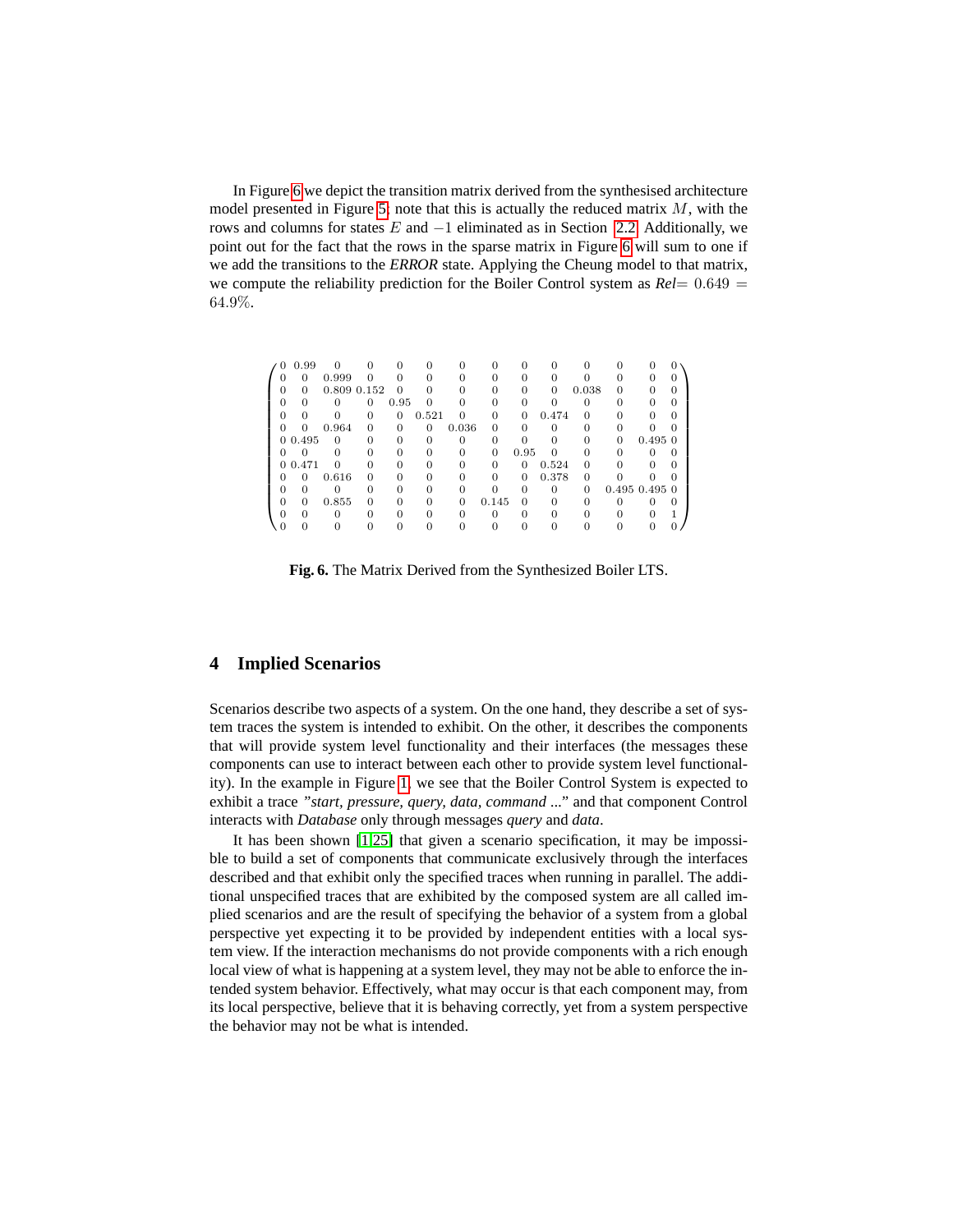

<span id="page-10-0"></span>**Fig. 7.** Implied Scenario Detected

The Boiler Control System of Figure [1](#page-3-0) has implied scenarios, Figure [7](#page-10-0) shows one of them. From the specification it is simple to see that after initialising *Sensor* there must be some pressure data registered into the *Database* before any queries can be done. However, in the implied scenario of Figure [7](#page-10-0) a query is being performed immediately after start.

Why is this occurring? The cause is an inadequate architecture for the traces specified in the MSC specification. The *Control* component cannot observe when the Sensor has registered data in the *Database*, thus if it is to query the *Database* after data has been registered at least once, it must rely on the Database to enable and disable queries when appropriate. However, as the *Database* cannot tell when the *Sensor* has been turned on or off, it cannot distinguish a first registration of data from others. Thus, it cannot enable and disable queries appropriately. Succinctly, components do not have enough local information to prevent the system execution shown in Figure [7.](#page-10-0) Note that each component is behaving correctly from its local point of view, i.e. it is behaving according to some valid sequence of BMSCs. The problem is that each component is following a different sequence of BMSCs! The *Sensor*, *Control* and *Actuator* are going through scenarios *Initialise*, *Register*, *Terminate*, *Initialise*, *Analysis*, *Register*. However, the *Database* is performing *Initialise*, *Register*, *Analysis*, *Register*.

Implied scenarios indicate gaps in a scenario-based specification. They can represent intended system behaviour that was missing from the inherently partial scenario specification or undesired behaviour that should be avoided by changing the architecture of the system. Hence, implied scenarios need to be validated (identifying them as positive or negative system behaviour) and the scenario specification elaborated accordingly.

The existence of an implied scenario means that the reliability prediction for the Boiler Control System described above has been applied on a scenario specification that has a mismatch between behaviour and architecture. The behaviour model constructed in the previous section to predict reliability can exhibit behaviour (an implied scenairo) that has not yet been validated and that, acording to whether it described intended or unintended system behaviour, can impact system reliability.

As an example, suppose that the rate at which the sensor checks pressure information and saves it in the database is high enough that the probability of occurence of the trace in Figure [7](#page-10-0) is negligible. Then reliability should be predicted on the behaviour model of Figure [5](#page-8-0) constrained in such a way that the implied scenario cannot occur. We can use the approach described in [\[25\]](#page-14-9) to build such a constraint.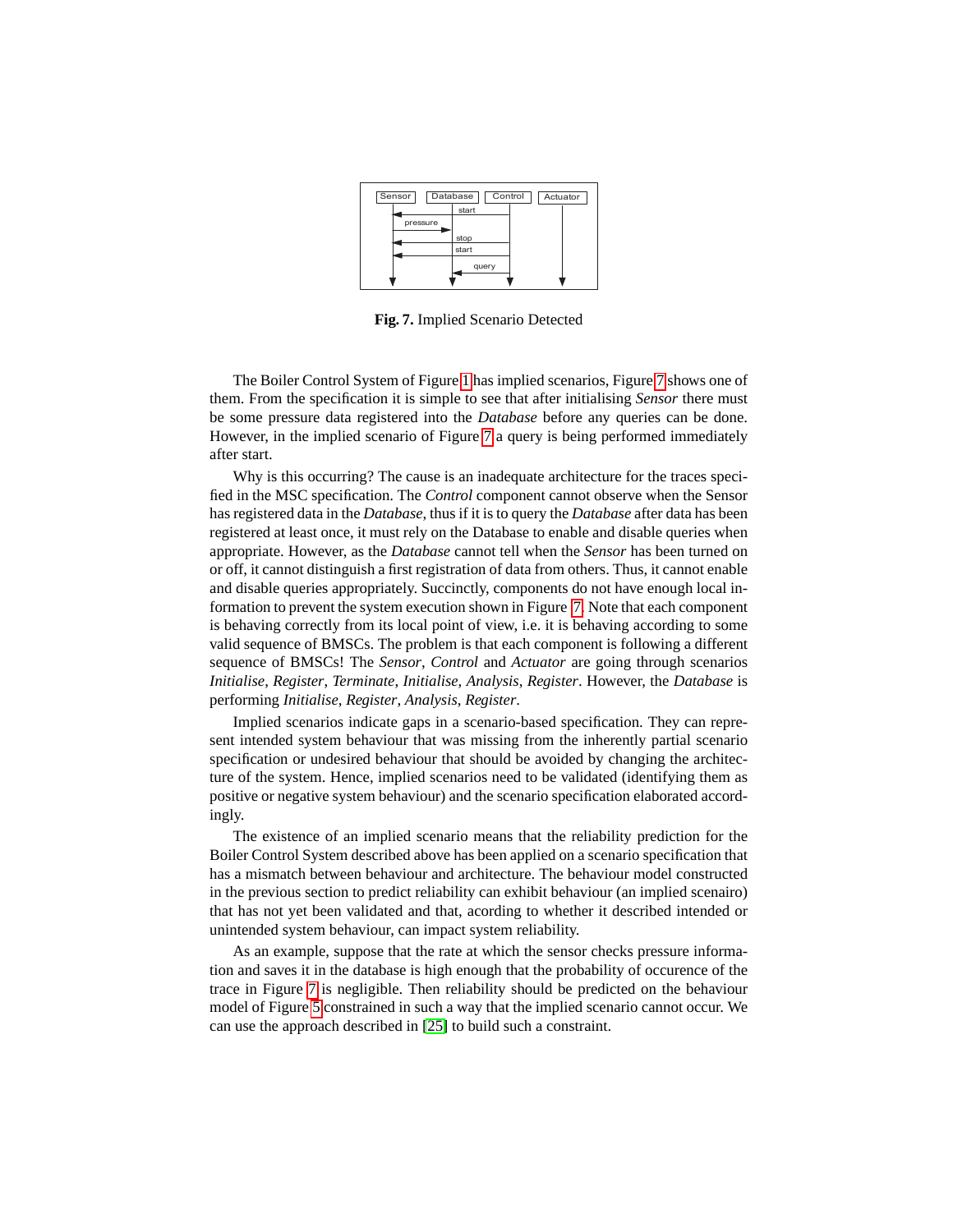If we calculate the reliability of the resulting constrained model in the same way as described in Section [3](#page-4-0) then we obtain 86.2%.

On the other hand, the implied scenario may be undesired behaviour that needs to be avoided through a change in the architecture of the system. In this case, different or additional components will be needed, and the reliability performance will have to be recalculated from scratch.

Either way shows that implied scenarios can impact the reliability prediction significantly and that they should be validated before reliability is calculated.

More generally, the existence of implied scenarios as a result of the close relation that exists between behaviour and architecture in scenario-based specifications supports our claim that taking into account behaviour and architecture when performing reliability prediction is important.

# <span id="page-11-0"></span>**5 Discussion and Related Work**

Several previous architecture-based approaches to reliability engineering of componentbased systems have been reported. They can be divided into two main categories, *statebased* approaches and *path-based* approaches. Goseva-Popstojanova and Trivedi provide a comprehensive survey of the various approaches [\[8\]](#page-14-3). For the sake of brevity, we provide here a brief view of the approaches of greatest interest to the scope of this work.

State-based models [\[3,](#page-13-1)[7\]](#page-14-13) use a control flow graph to represent the system architecture. In such models it is assumed that the transfer of control among the components can be modelled as a Markov chain, with future behaviour of the system dependent only on the current state and not on past behaviour. Gokhale et al. use a regression test suite to experimentally determine the architecture of the software and the reliabilities of its components. As described in Section [2,](#page-1-0) Cheung's model takes into account the reliability of each component and the operational profile. In general, relying the analysis of the software reliability on provided state-machines may not be accurate. In our model, the system states are generated by the LTSA based on the precision of a model checker. Although scenarios are provided as a basis for the analysis, we explore the expressiveness of the given scenarios by checking if the existence of implied scenarios that could impact negatively during the system execution.

Path-based models [\[20,](#page-14-14)[27\]](#page-14-7) compute the reliability of the system by enumerating possible execution paths of the program. The scenario-based method of Yacoub et al. [\[27\]](#page-14-7) is perhaps closest in spirit to our own approach. In many ways their method is a hybrid approach in which a state-based model of the system is constructed from a scenario specification (a set of basic scenarios plus a graph representing the composition of basic scenarios), and then paths through the model are enumerated until a threshold execution time is reached along each path. Their approach reveals the pitfalls of using imprecise, coarse-grained behaviour models of system architecture. The model used in their approach is the *component dependence graph* (CDG), a state-machine model in which the states represent execution inside a particular component (with one state per component), and the transitions represent the transfer of control from one component to another (with a transition from one component to another representing a merge of all messages sent by the former to the latter in the scenarios). Because the representation of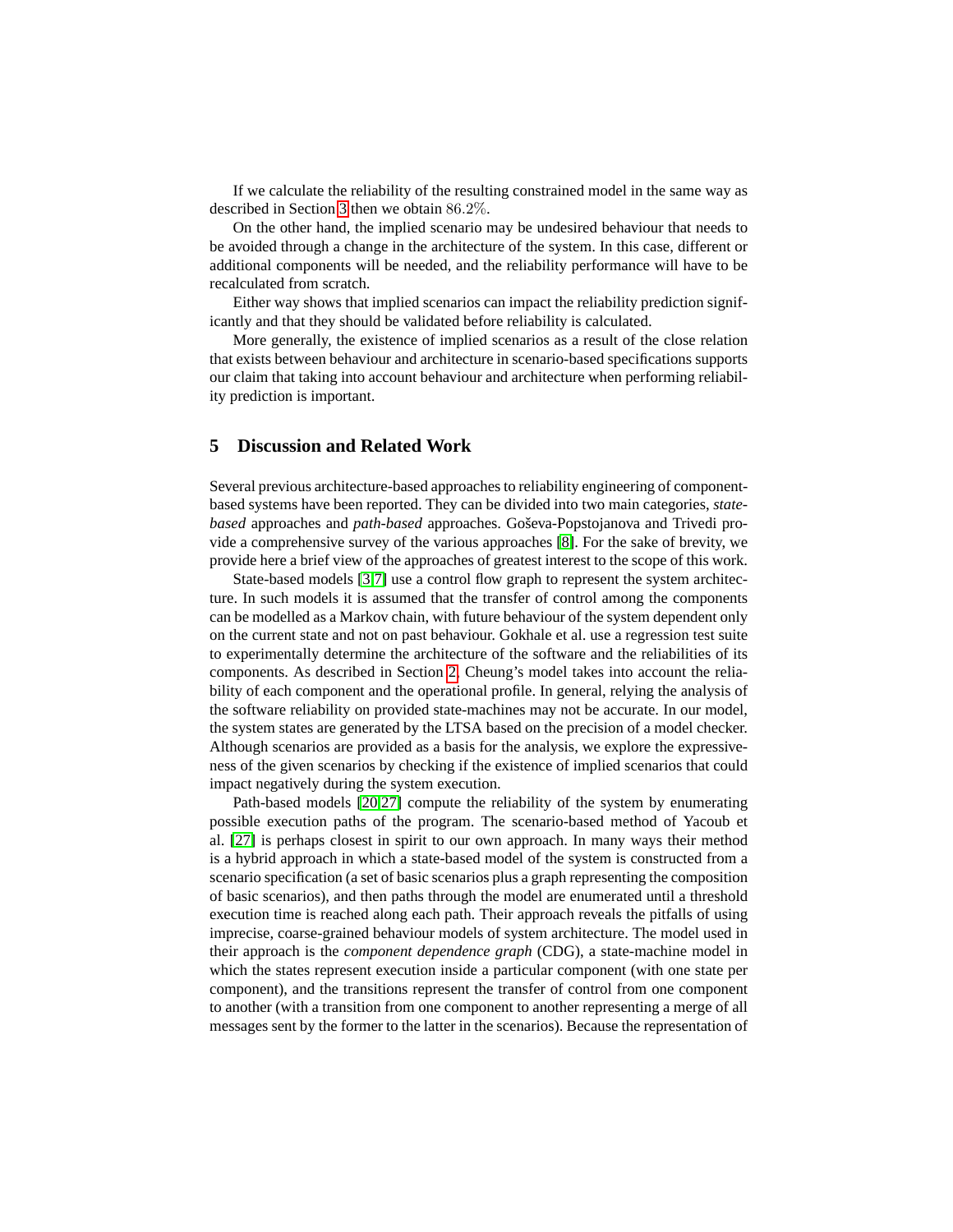component behaviour in the CDG is at the level of whole components, it is an inherently sequential model of system behavior in which one component executes at a time, meaning that any concurrency inherent in the scenario specification is lost. Furthermore, a CDG can exhibit sequences of component transitions not found in the scenarios from which it is derived. In a sense such sequences are implied scenarios, but they arise not as an artefact of components having limited local knowledge of global behaviour. Instead, they are merely a consequence of modelling the system architecture imprecisely at the granularity of whole components rather than at the granularity of the component interactions specified in the scenarios. Finally, it can happen that a component in a CDG is represented by an absorbing state, even though the scenario specification itself is able to progress beyond any interactions with the "absorbing" component. Indeed, we attempted to model the Boiler Control system using the approach of Yacoub et al., with the result that the *Actuator* was an absorbing component from which we had to add transitions artificially to other components in order to construct a model that was able to progress to the final state.

In previous work we show how reliability engineering of component-based software systems can be carried out following a model-driven approach [\[17](#page-14-15)[,18\]](#page-14-16). It would be fair to say that the Unified Modeling Language (UML) has had a considerable influence to make viable model driven analysis approach such as [\[22\]](#page-14-17), where design and analysis of software architecture can be specified, visualized, constructed and documented using one common notation. Since its first version, UML has been enriched in order to become more precise syntactically and semantically. The ultimate goal is to support automated or semi-automated transformation of design models to code, raising the level of abstraction at which automated code generation is applied. A major challenge for model-driven development will be finding ways of enforcing or preserving properties established early in development, particularly non-functional properties such as reliability predictions.

Other work can be situated in the area of a model-driven analysis technique: [\[12](#page-14-18)[,13](#page-14-19)[,4\]](#page-13-0). These approaches also propose a framework for automatic generation of reliability models from software specifications, bringing reliability analysis to early stages of the software lifecycle. István et al. [\[12](#page-14-18)[,13\]](#page-14-19) shed some light on ways to fully automate dependability analysis, applied to the Fault-Tolerant CORBA, using graph transformations into their VIATRA framework. The work from Singh et al. [\[21\]](#page-14-20) provides a prediction algorithm to analyse the reliability of the system prior to its construction. Their approach requires the user to provide global behavior scenarios other than the local behavior of the components interactions. However, this feature may turn out to be unsuitable for the system modularity and therefore hindering systems maintainability.

### <span id="page-12-0"></span>**6 Conclusion and Future Work**

In this paper, we have presented a framework to quantitatively assess software reliability using scenario specifications, thus applicable to early phases of the software life cycle. Our major contribution lies on a reliability prediction technique that takes into account the component structure exhibited in the scenarios and the concurrent nature of component-based systems.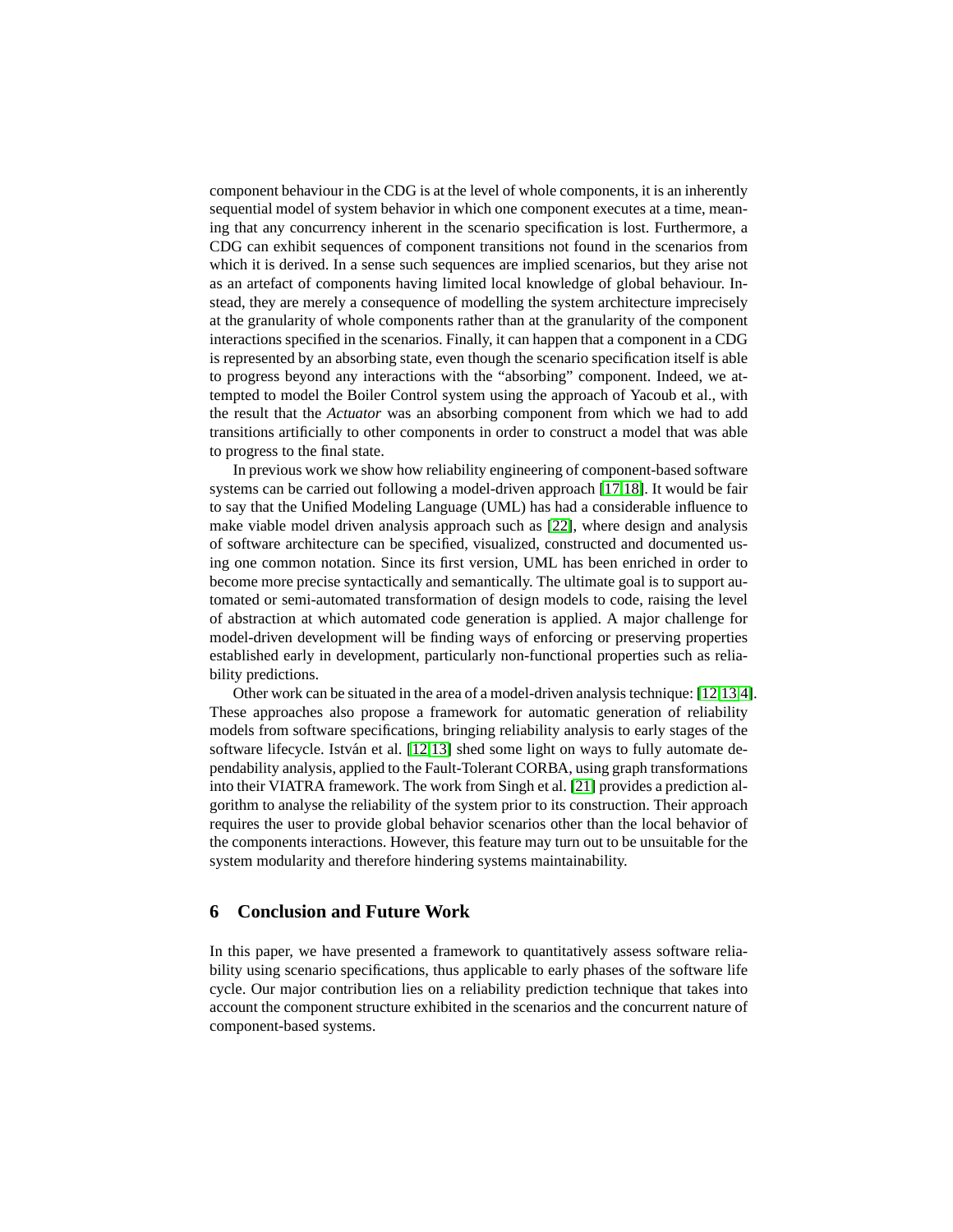In the approach we present, we have extended scenario specification to model the probability of component *failure*, and *scenario transition probabilities* derived from an operational profile of the system. From the extended scenario specification, probabilisitic behaviour models were synthesised for each componenet and then composed in parallel into a model for the system. The Cheung model for software reliability was then used to compute a reliability prediction from the system behaviour model. The importance of implied scenarios detection in the software reliability analysis was then addressed so that the intended system behaviour could be enforced despite the local view of the components. We numerically showed how the detection of implied scenarios can improve the reliability assurance of the software system.

For future work, we will use our framework to enhance software system reliability using software architecture models. In doing this, we can use our framework for the purpose of model driven development to construct deployment profiles and generate implementation code configured to the desired reliability assurance for software systems. Another promising direction includes the use of the synthesized component LTS to predict component reliability. This may be useful when there are uncertainties associated with a components operational profile coming out from lack of implementation artifacts. In Section [4](#page-9-0) we presented initial evidence of how important is to consider implied scenarios when assessing provided scenario specifications for reliability. However, additional work is needed to explore methods and techniques that can fully reveal the effect of implied scenarios on system reliability. Finally, we plan to apply our approach on case studies of larger, more realistic systems in order to evaluate its scalability and the accuracy of the predictions it produces.

#### **Acknowledgment**

David Rosenblum holds a Wolfson Research Merit Award from the Royal Society. Sebastian Uchitel was partially funded by EPSRC grant READS GR/S03270/01 and Genaína Rodrigues was funded by CAPES, under grant number 108201-9. We would like to thank Rami Bahsoon, Philip Cook and the anonymous referees for their helpful suggestions on improving the manuscript.

### **References**

- <span id="page-13-5"></span>1. R. Alur, K. Etessami, and M. Yannakakis. Inference of message sequence charts. In *Proc. of the*  $22^{nd}$  *ICSE*, pages 304–313. ACM Press, 2000.
- <span id="page-13-3"></span>2. T. Ayles, A. Field, J. Magee, and A. Bennett. Adding performance evaluation to the LTSA tool (tool demonstration). In *Proc. 13th Performance Tools*, September 2003.
- <span id="page-13-1"></span>3. R. C. Cheung. A User-Oriented Software Reliability Model. In *IEEE Transactions on Software Engineering*, volume 6(2), pages 118–125. IEEE, Mar. 1980.
- <span id="page-13-0"></span>4. V. Cortellessa, H. Singh, and B. Cukic. Early reliability assessment of uml based software models. In *Proceedings of the*  $3^{rd}$  *WOSP*, pages 302–309. ACM Press, 2002.
- <span id="page-13-4"></span>5. P. R. D'Argenio, H. Hermanns, and J.-P. Katoen. On generative parallel composition. In C. Baier, M. Huth, M. Kwiatkowska, and M. Ryan, editors, *Electronic Notes in Theoretical Computer Science*, volume 22. Elsevier, 2000.
- <span id="page-13-2"></span>6. P. Frankl, R. Hamlet, B. Littlewood, and L. Strigini. Evaluating testing methods by delivered reliability. *IEEE Transactions on Software Engineering*, 24(8):586–601, 1998.